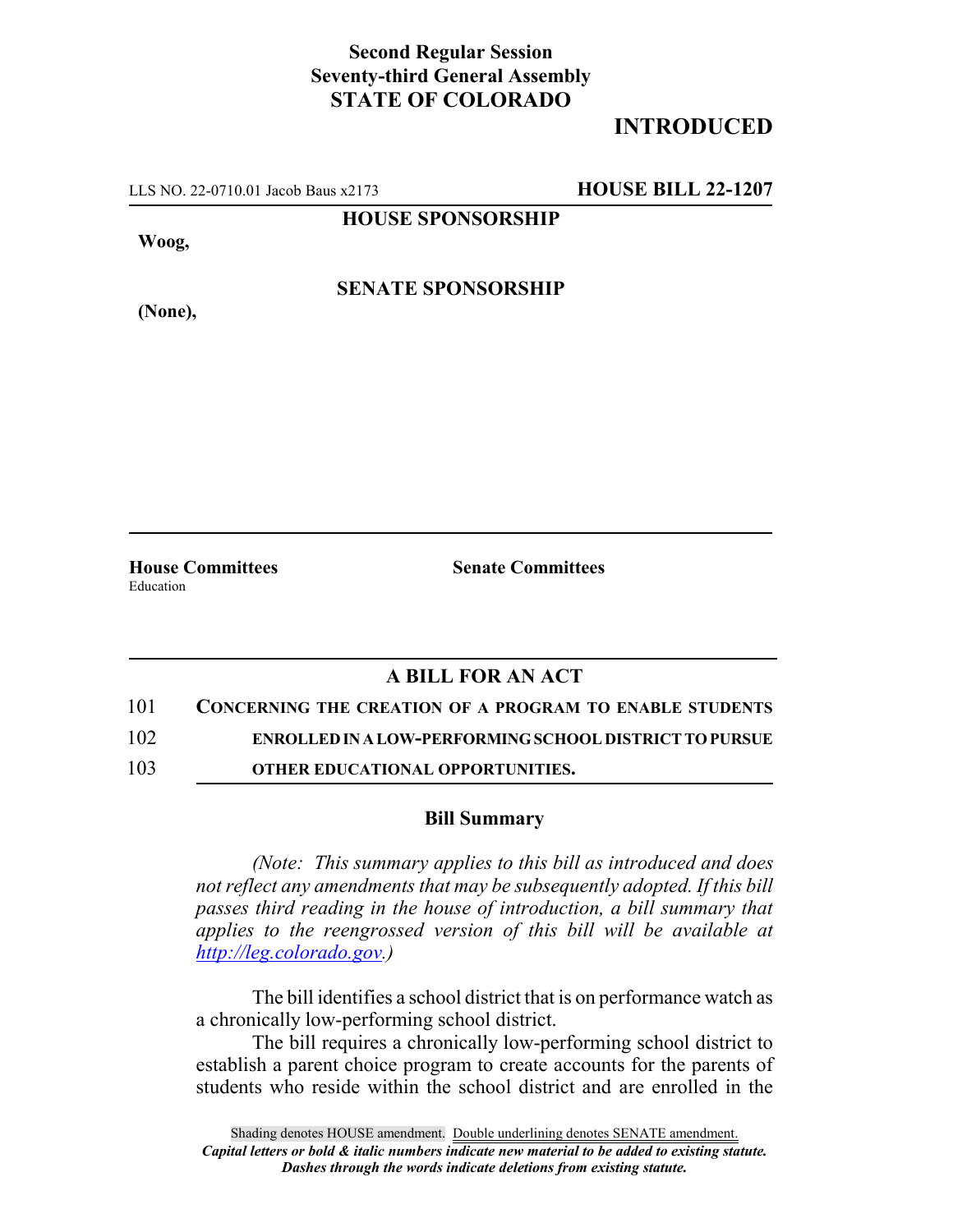school district. The school district must deposit into each account an amount equal to the per-pupil amount of the school district's state share of total program and the per-pupil share of categorical funding for the eligible student. The school district may deposit into each account an amount equal to the school district's local share of total program.

A parent may withdraw money from the account for eligible expenses related to education.

A chronically low-performing school district is required to maintain the parent choice program until the school district achieves an accreditation rating of accredited or higher. However, the chronically low-performing school district is required to maintain all accounts in existence from when the school district was chronically low-performing until all accounts are closed.

A chronically low-performing school district must adopt certain procedures for the parent choice program.

If a parent misuses money provided into the account twice within a school year, the chronically low-performing school district will stop depositing money into the account. A parent may appeal the decision.

| $\mathbf{1}$   | Be it enacted by the General Assembly of the State of Colorado:           |
|----------------|---------------------------------------------------------------------------|
| $\overline{2}$ | <b>SECTION 1.</b> In Colorado Revised Statutes, add 22-11-209.5 as        |
| 3              | follows:                                                                  |
| $\overline{4}$ | 22-11-209.5. Low-performing school district - parent choice               |
| 5              | program - flexibility - rules - definitions. (1) As USED IN THIS SECTION, |
| 6              | UNLESS THE CONTEXT OTHERWISE REQUIRES:                                    |
| 7              | (a) "ACCOUNT" MEANS A PARENT CHOICE ACCOUNT DESCRIBED IN                  |
| 8              | SUBSECTION $(2)(a)$ OF THIS SECTION.                                      |
| 9              | (b) "CHRONICALLY LOW-PERFORMING" MEANS A SCHOOL DISTRICT                  |
| 10             | THAT IS ON PERFORMANCE WATCH.                                             |
| 11             | (c) "ELIGIBLE EXPENSE" MEANS:                                             |
| 12             | (I) COSTS ASSOCIATED WITH ENROLLMENT AND ATTENDANCE IN                    |
| 13             | A PUBLIC SCHOOL, INCLUDING AN ONLINE PUBLIC SCHOOL, OF A SCHOOL           |
| 14             | DISTRICT OTHER THAN THE CHRONICALLY LOW-PERFORMING SCHOOL                 |
| 15             | DISTRICT, SO LONG AS THE OTHER SCHOOL DISTRICT HAS A HIGHER               |
|                |                                                                           |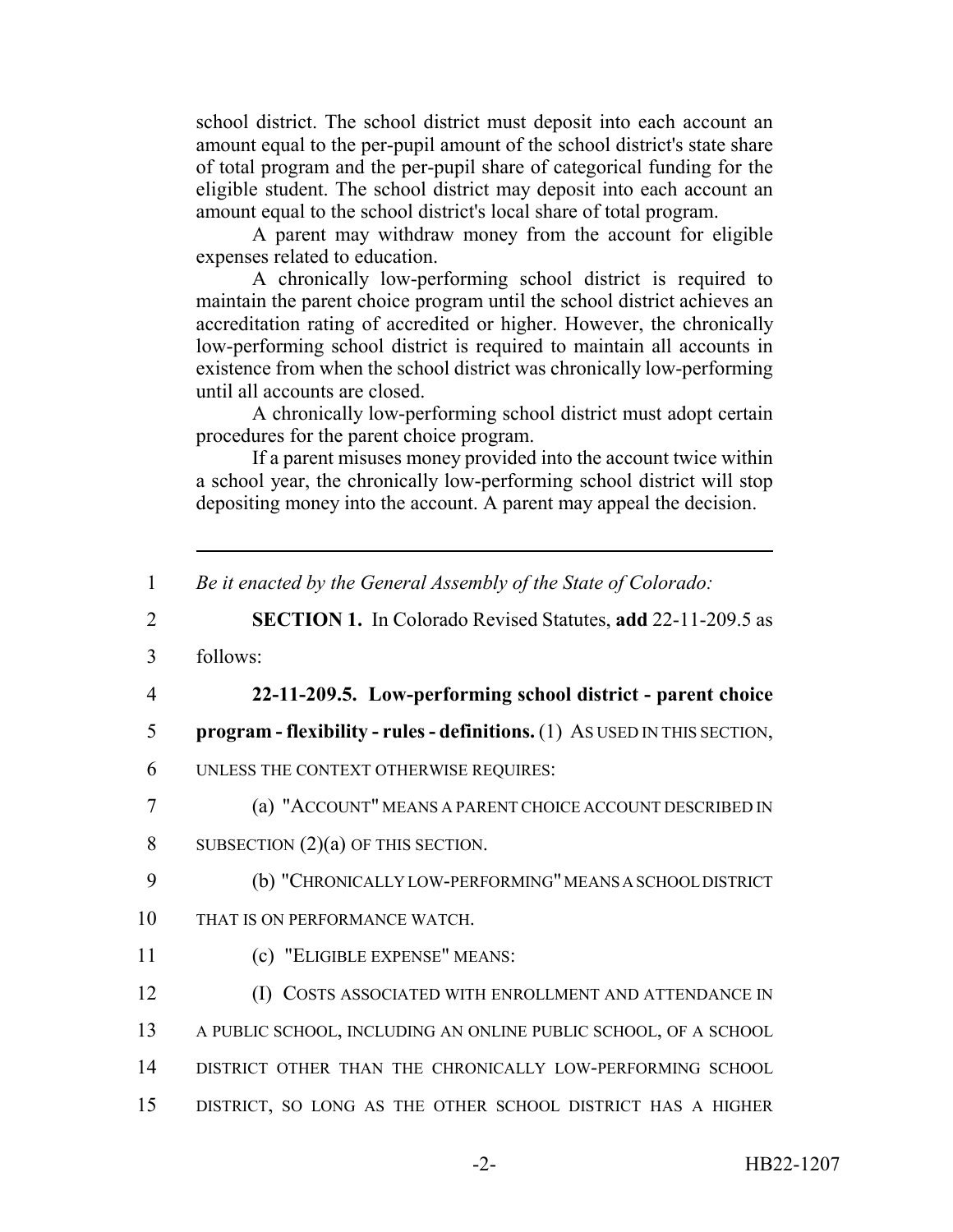ACCREDITATION RATING THAN THE CHRONICALLY LOW-PERFORMING SCHOOL DISTRICT AND THE PUBLIC SCHOOL IN WHICH THE STUDENT ENROLLS IS OPERATING UNDER AN IMPROVEMENT PLAN OR A 4 PERFORMANCE PLAN PURSUANT TO SECTION 22-11-210;

 (II) COSTS ASSOCIATED WITH ENROLLMENT AND ATTENDANCE IN AN INSTITUTE CHARTER SCHOOL, SO LONG AS THE INSTITUTE HAS A HIGHER ACCREDITATION RATING THAN THE CHRONICALLY LOW-PERFORMING 8 SCHOOL DISTRICT AND THE INSTITUTE CHARTER SCHOOL IS OPERATING UNDER AN IMPROVEMENT PLAN OR A PERFORMANCE PLAN PURSUANT TO SECTION 22-11-210;

 (III) TUITION OR FEES AT A NONPUBLIC ELEMENTARY, MIDDLE, OR 12 HIGH SCHOOL, INCLUDING A NONPUBLIC ONLINE SCHOOL, IN COLORADO; (IV) COSTS INCURRED IN PROVIDING A NONPUBLIC HOME-BASED 14 EDUCATION PROGRAM, AS DEFINED IN SECTION 22-33-104.5;

 (V) COSTS OR FEES FOR TUTORING BY AN APPROVED SUPPLEMENTAL EDUCATIONAL SERVICES PROVIDER, AS DESCRIBED IN SECTION 22-2-129;

 (VI) INSTRUCTIONAL MATERIALS, INCLUDING DEVICES THAT ALLOW A STUDENT TO ACCESS INSTRUCTION OR INSTRUCTIONAL CONTENT; AND

**(VII) TRANSPORTATION TO AND FROM SCHOOL.** 

**(d) "PER-PUPIL AMOUNT OF THE SCHOOL DISTRICT'S LOCAL SHARE"**  MEANS AN AMOUNT EQUAL TO THE SCHOOL DISTRICT'S LOCAL SHARE OF TOTAL PROGRAM FUNDING AS DESCRIBED IN SECTION 22-54-106 FOR THE APPLICABLE BUDGET YEAR, DIVIDED BY THE SCHOOL DISTRICT'S FUNDED PUPIL COUNT, AS DEFINED IN SECTION 22-54-103, FOR THE APPLICABLE BUDGET YEAR.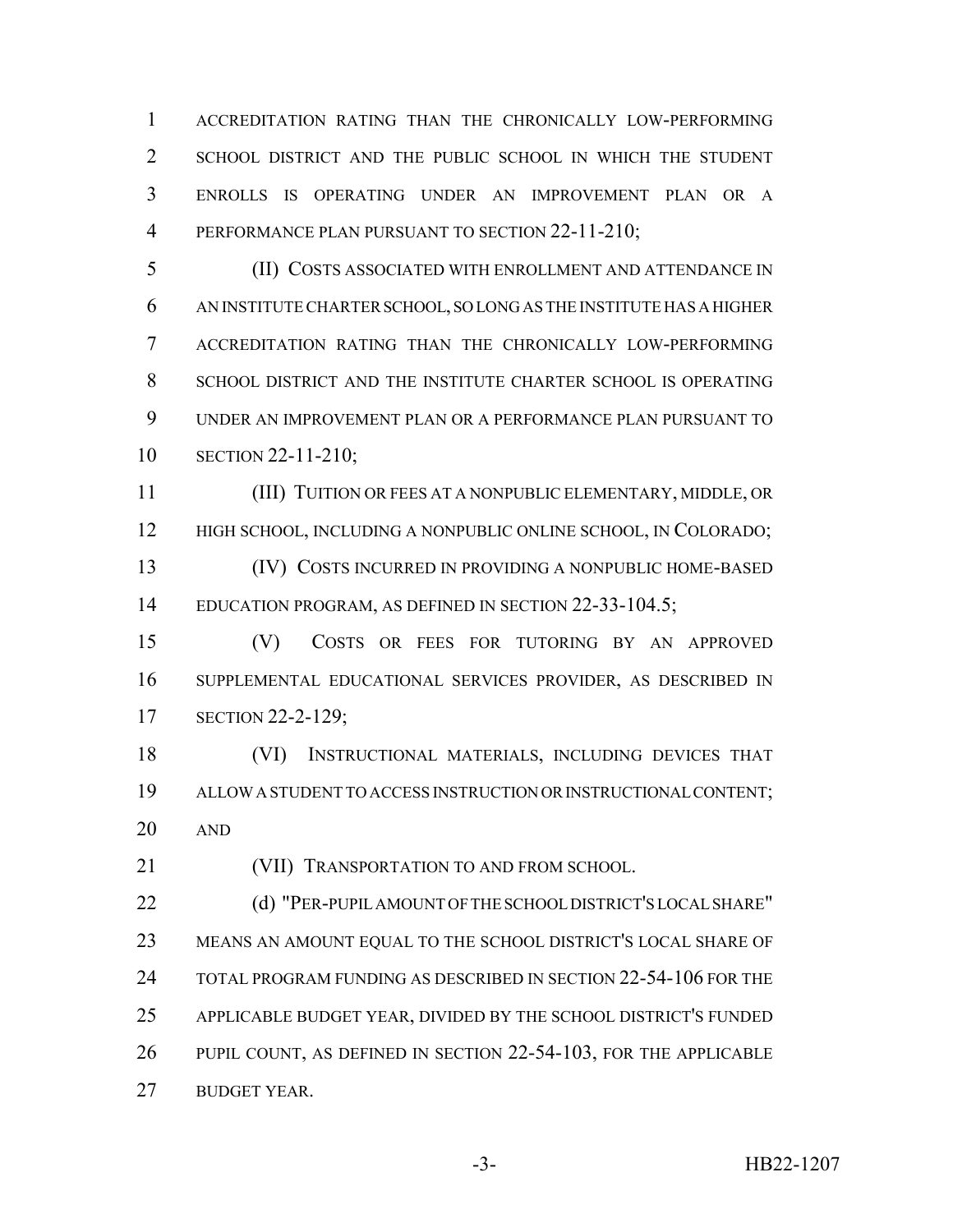(e) "PER-PUPIL AMOUNT OF THE SCHOOL DISTRICT'S STATE SHARE" MEANS AN AMOUNT EQUAL TO THE SCHOOL DISTRICT'S STATE SHARE OF TOTAL PROGRAM FUNDING AS DESCRIBED IN SECTION 22-54-106 FOR THE APPLICABLE BUDGET YEAR, DIVIDED BY THE SCHOOL DISTRICT'S FUNDED PUPIL COUNT, AS DEFINED IN SECTION 22-54-103, FOR THE APPLICABLE BUDGET YEAR.

 (f) "PER-PUPIL CATEGORICAL FUNDING" MEANS THE AMOUNT OF FUNDING THAT A SCHOOL DISTRICT RECEIVES FOR A CATEGORICAL PROGRAM, AS DEFINED IN SECTION 22-55-102, IN A BUDGET YEAR, DIVIDED 10 BY THE NUMBER OF STUDENTS ENROLLED BY THE SCHOOL DISTRICT WHO ARE ELIGIBLE TO RECEIVE SERVICES THROUGH THAT CATEGORICAL PROGRAM IN THE BUDGET YEAR. FOR PURPOSES OF CALCULATING PER-PUPIL CATEGORICAL FUNDING FOR THE ENGLISH LANGUAGE PROFICIENCY PROGRAM, A SCHOOL DISTRICT SHALL INCLUDE THE AMOUNT 15 IT RECEIVES THROUGH THE PROFESSIONAL DEVELOPMENT AND STUDENT SUPPORT PROGRAM CREATED IN SECTION 22-24-108.

 (2) (a) FOR THE SCHOOL YEAR THAT STARTS ON JULY 1 AFTER A SCHOOL DISTRICT IS IDENTIFIED AS CHRONICALLY LOW-PERFORMING, THE SCHOOL DISTRICT SHALL ESTABLISH A PARENT CHOICE PROGRAM FOR THE PARENTS OF STUDENTS WHO RESIDE WITHIN THE BOUNDARIES OF THE SCHOOL DISTRICT AND ARE ENROLLED IN THE SCHOOL DISTRICT. THE 22 SCHOOL DISTRICT SHALL ESTABLISH A PARENT CHOICE ACCOUNT FOR THE PARENT OF EACH STUDENT WHO RESIDES WITHIN AND IS ENROLLED IN THE 24 SCHOOL DISTRICT AND DEPOSIT INTO THE ACCOUNT AN AMOUNT EQUAL TO THE PER-PUPIL AMOUNT OF THE SCHOOL DISTRICT'S STATE SHARE FOR EACH APPLICABLE BUDGET YEAR AND AN AMOUNT EQUAL TO THE PER-PUPIL CATEGORICAL FUNDING FOR EACH CATEGORICAL PROGRAM IN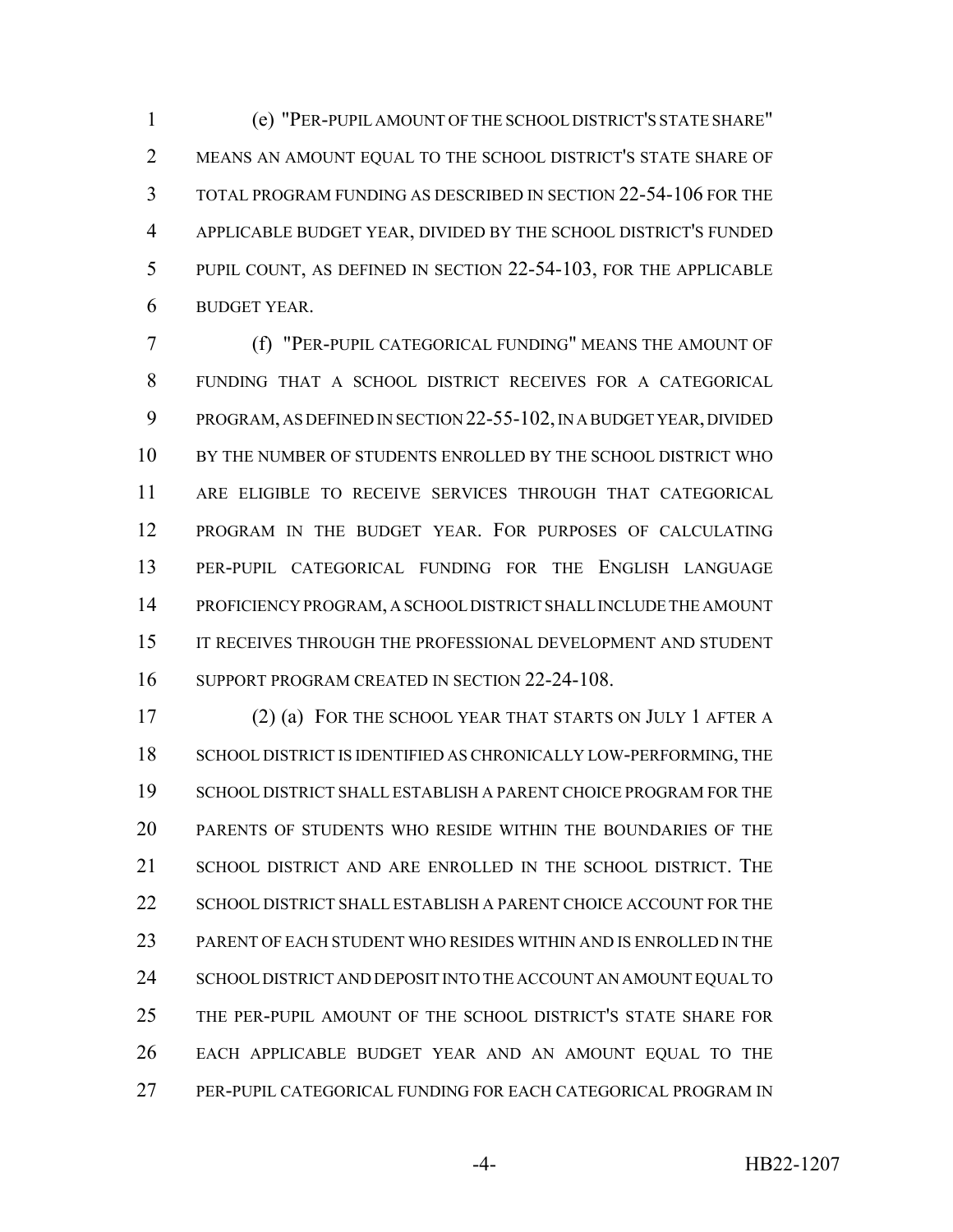WHICH THE STUDENT IS ELIGIBLE TO PARTICIPATE. IN ADDITION, THE SCHOOL DISTRICT MAY DEPOSIT INTO EACH ACCOUNT AN AMOUNT EQUAL TO THE PER-PUPIL AMOUNT OF THE SCHOOL DISTRICT'S LOCAL SHARE FOR EACH APPLICABLE BUDGET YEAR. THE SCHOOL DISTRICT SHALL DEPOSIT THE MONEY IN EACH ACCOUNT AS IT IS RECEIVED FROM THE DEPARTMENT OR FROM THE COUNTY TREASURER, AS APPLICABLE. A PARENT MAY WITHDRAW MONEY FROM THE ACCOUNT FOR USE ONLY IN PURCHASING ELIGIBLE EXPENSES.

 (b) (I) A CHRONICALLY LOW-PERFORMING SCHOOL DISTRICT SHALL MAINTAIN THE PARENT CHOICE PROGRAM AS DESCRIBED IN THIS SECTION. THE SCHOOL DISTRICT SHALL DEPOSIT THE AMOUNTS DESCRIBED IN 12 SUBSECTION (2)(a) OF THIS SECTION IN THE ACCOUNTS UNTIL THE SCHOOL DISTRICT ACHIEVES AN ACCREDITATION RATING OF ACCREDITED OR HIGHER; EXCEPT THAT THE SCHOOL DISTRICT IS NOT REQUIRED TO DEPOSIT MONEY INTO THE ACCOUNT OF A PARENT FOR ANY MONTH DURING THE BUDGET YEAR IN WHICH THE PARENT ENROLLS THE PARENT'S STUDENT IN A PUBLIC SCHOOL OF THE SCHOOL DISTRICT.

 (II) NOTWITHSTANDING SUBSECTION (2)(b)(I) OF THIS SECTION, THE SCHOOL DISTRICT SHALL MAINTAIN ALL ACCOUNTS IN EXISTENCE FROM WHEN THE SCHOOL DISTRICT WAS CHRONICALLY LOW-PERFORMING UNTIL ALL ACCOUNTS ARE ALL CLOSED BECAUSE THE PARENT OR STUDENT 22 IS NO LONGER ELIGIBLE, THE PARENT CLOSES THE ACCOUNT, THE STUDENT GRADUATES FROM HIGH SCHOOL, OR THE SCHOOL DISTRICT STOPS DEPOSITING MONEY IN THE ACCOUNT BECAUSE THE PARENT MISUSED MONEY IN THE ACCOUNT.

26 (3) (a) NO LATER THAN MARCH 1 OF THE SCHOOL YEAR IN WHICH A SCHOOL DISTRICT IS IDENTIFIED AS CHRONICALLY LOW-PERFORMING,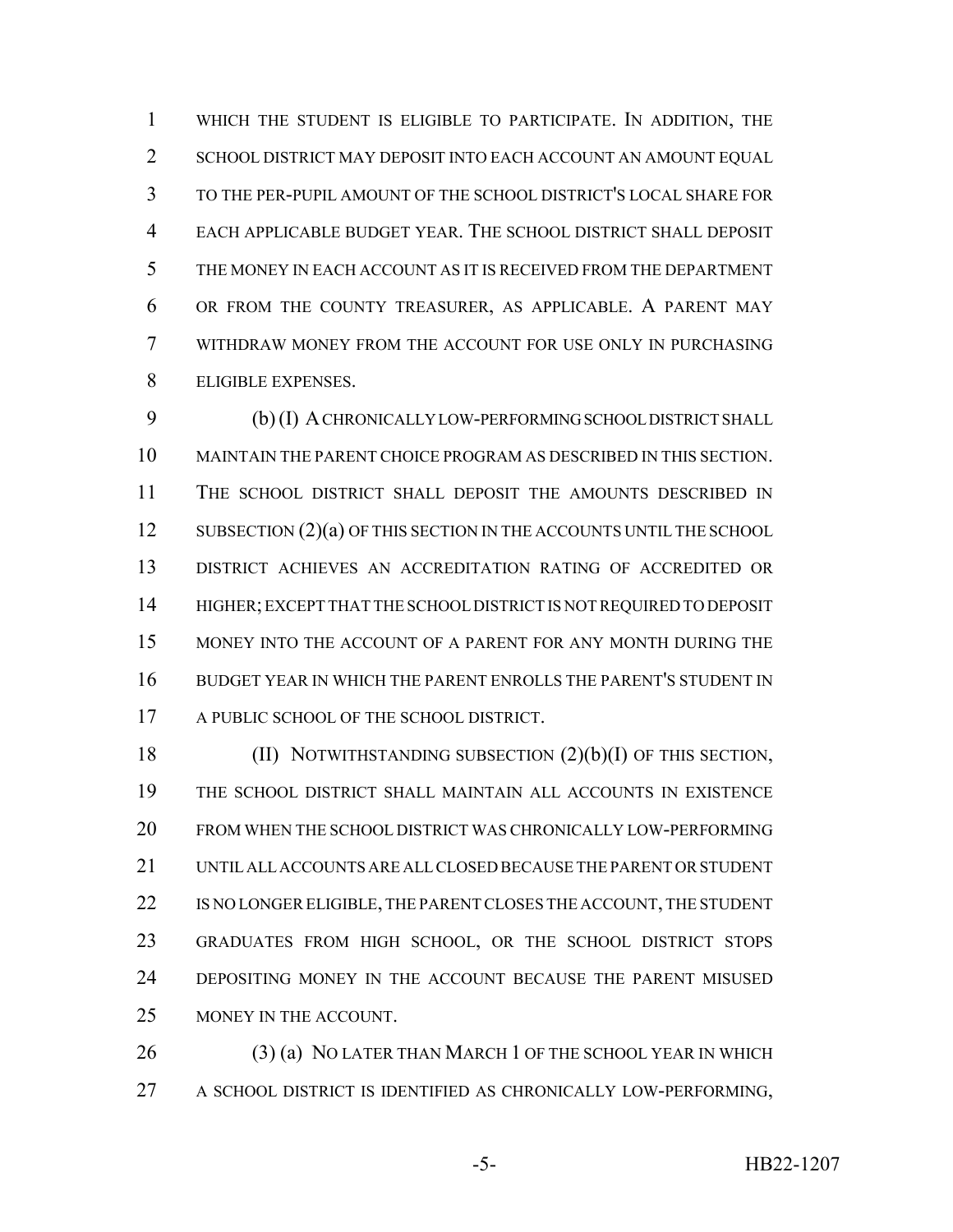THE SCHOOL DISTRICT SHALL NOTIFY THE PARENTS OF THE STUDENTS WHO RESIDE WITHIN AND ARE ENROLLED IN THE SCHOOL DISTRICT THAT THEY ARE ELIGIBLE TO PARTICIPATE IN THE PARENT CHOICE PROGRAM. THE NOTICE, AT A MINIMUM, MUST:

 (I) DESCRIBE THE ACCOUNTS AND HOW A PARENT MAY USE THE MONEY DEPOSITED IN THE ACCOUNT;

 (II) SPECIFY THE DATE BY WHICH THE PARENT MUST NOTIFY THE SCHOOL DISTRICT THAT THE PARENT'S CHILD WILL ENROLL IN THE SCHOOL DISTRICT FOR THE COMING BUDGET YEAR AND THE INFORMATION THE PARENT MUST PROVIDE FOR CREATION OF AN ACCOUNT;

 (III) INFORM THE PARENT THAT THE PARENT MAY CHOOSE TO ENROLL THE CHILD IN A SCHOOL OF THE SCHOOL DISTRICT FOR ALL OR ANY PORTION OF THE BUDGET YEAR, IN WHICH CASE THE SCHOOL DISTRICT WILL 14 NOT DEPOSIT MONEY INTO THE ACCOUNT FOR ANY MONTH IN WHICH THE CHILD IS ENROLLED IN A PUBLIC SCHOOL OF THE SCHOOL DISTRICT;

**IV)** INFORM THE PARENT THAT THE PARENT MAY REMOVE THE PARENT'S CHILD FROM A PUBLIC SCHOOL OF THE SCHOOL DISTRICT DURING THE BUDGET YEAR, WHILE MAINTAINING ENROLLMENT IN THE SCHOOL DISTRICT, BY NOTIFYING THE SCHOOL DISTRICT AND THAT THE SCHOOL DISTRICT SHALL BEGIN DEPOSITING MONEY INTO THE ACCOUNT IN THE MONTH FOLLOWING THE MONTH IN WHICH THE PARENT GIVES NOTICE; AND **(V) PROVIDE AN ESTIMATE OF THE AMOUNT THAT THE SCHOOL**  DISTRICT WILL DEPOSIT INTO EACH PARENT CHOICE ACCOUNT FOR THE COMING BUDGET YEAR.

 (b) A PARENT WHO RESIDES WITHIN THE SCHOOL DISTRICT AND CHOOSES TO ENROLL THE PARENT'S CHILD AS A STUDENT IN THE SCHOOL DISTRICT MUST NOTIFY THE SCHOOL DISTRICT BY A DATE SPECIFIED BY THE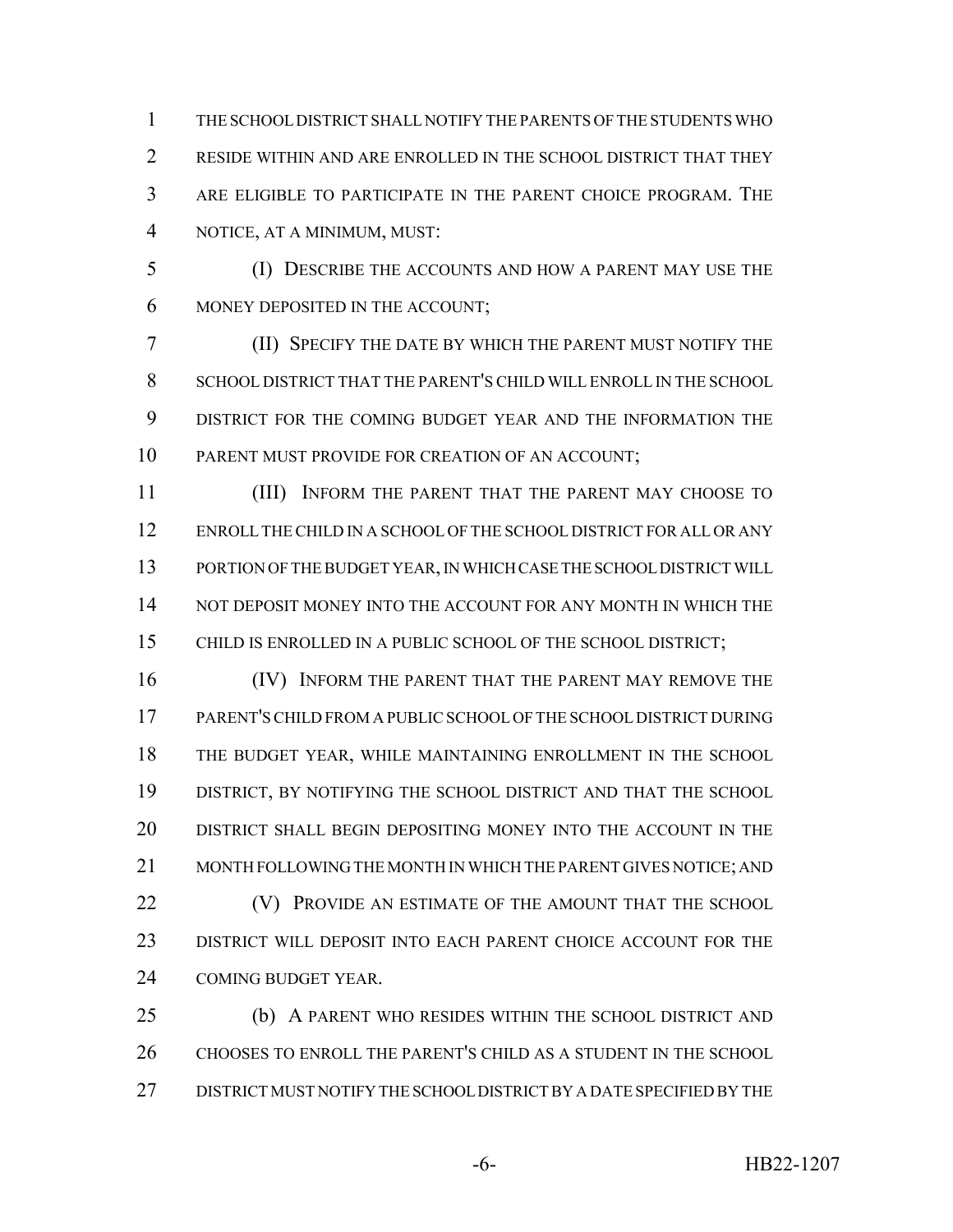SCHOOL DISTRICT AND PROVIDE THE INFORMATION NECESSARY FOR THE ACCOUNTING SYSTEM, INCLUDING WHETHER THE PARENT INTENDS TO ENROLL THE PARENT'S CHILD IN A PUBLIC SCHOOL OF THE SCHOOL DISTRICT.

 (c) THE BOARD OF EDUCATION FOR EACH SCHOOL DISTRICT THAT IS REQUIRED TO MAINTAIN A PARENT CHOICE PROGRAM PURSUANT TO THIS SECTION SHALL ESTABLISH PROCEDURES FOR IMPLEMENTING THE PROGRAM, WHICH MUST, AT A MINIMUM, INCLUDE:

 (I) THE ANNUAL DATE AND PROCEDURE BY WHICH A PARENT MUST NOTIFY THE SCHOOL DISTRICT THAT THE PARENT IS ENROLLING THE PARENT'S STUDENT IN THE SCHOOL DISTRICT AND THE INFORMATION THAT 12 THE PARENT MUST PROVIDE;

**(II)** THE PROCEDURE FOR MAINTAINING AN ACCOUNT FOR EACH PARENT, INCLUDING THE PROCESS BY WHICH A PARENT MAY WITHDRAW MONEY FROM THE ACCOUNT TO USE FOR ELIGIBLE EXPENSES; AND

16 (III) THE PROCEDURE BY WHICH A PARENT MUST REPORT TO THE 17 SCHOOL DISTRICT THE USE OF MONEY WITHDRAWN FROM THE ACCOUNT, WHICH, AT A MINIMUM, MUST INCLUDE SUBMITTING RECEIPTS MONTHLY FOR THE ELIGIBLE EXPENSES PURCHASED.

20 (d) IF A PARENT CHOOSES TO WITHDRAW THE PARENT'S CHILD FROM ENROLLMENT IN THE SCHOOL DISTRICT BEFORE THE END OF A 22 SCHOOL YEAR, THE SCHOOL DISTRICT SHALL CEASE DEPOSITING MONEY 23 INTO THE ACCOUNT AS OF THE DATE OF WITHDRAWAL.

 (e) IF, BASED ON THE ACCOUNTING PROCEDURES, A SCHOOL DISTRICT DETERMINES THAT A PARENT HAS MISUSED MONEY DEPOSITED 26 INTO THE ACCOUNT, THE SCHOOL DISTRICT SHALL NOTIFY THE PARENT OF 27 THE MISUSE AND REQUIRE THE PARENT TO REIMBURSE THE AMOUNT OF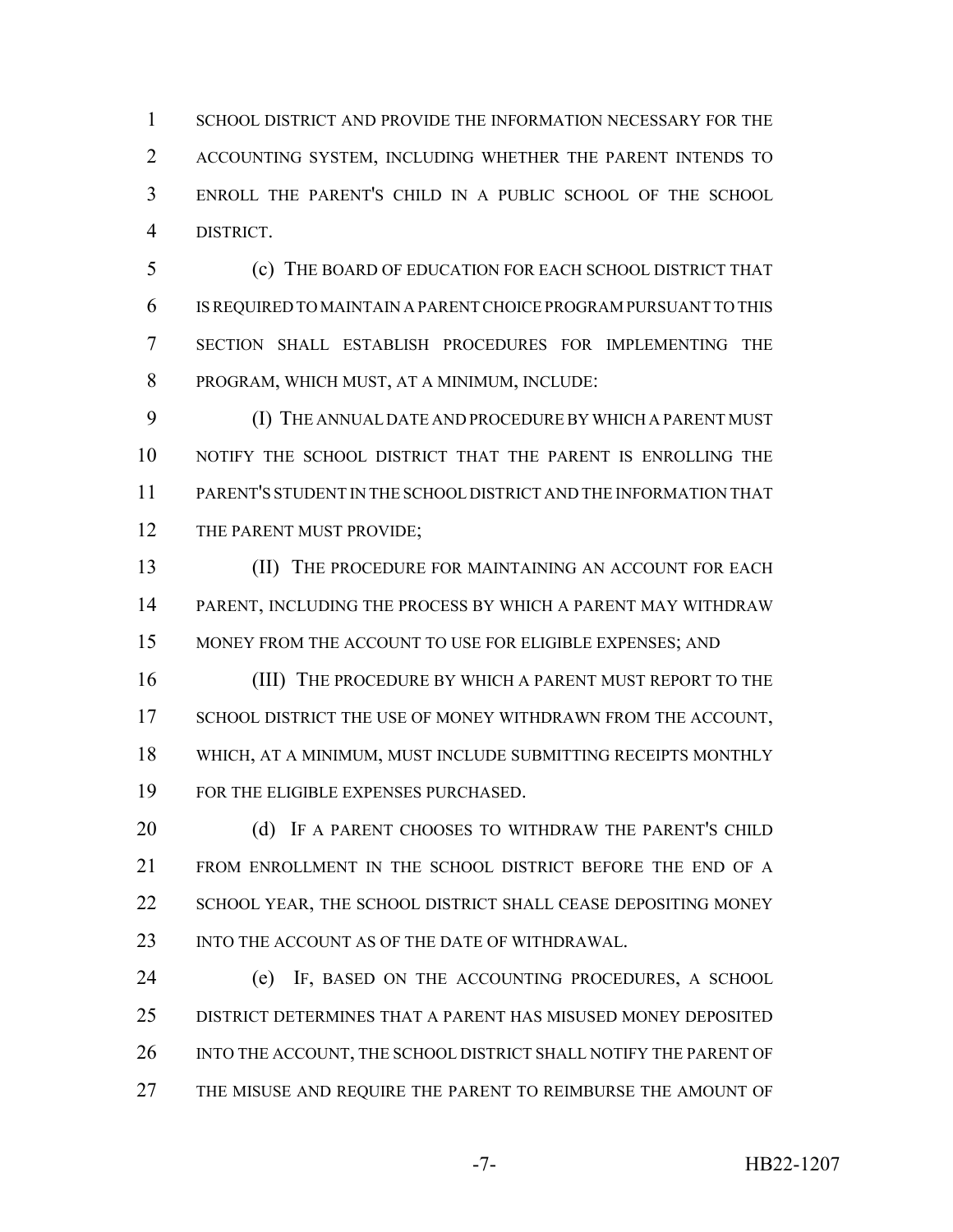MISUSED MONEY TO THE SCHOOL DISTRICT. IF THE PARENT MISUSES 2 MONEY DEPOSITED TO THE ACCOUNT TWICE IN ONE SCHOOL YEAR, THE SCHOOL DISTRICT SHALL STOP DEPOSITING MONEY INTO THE ACCOUNT AND NOTIFY THE PARENT THAT THE PARENT MAY ENROLL THE STUDENT IN ONE OF THE SCHOOLS OF THE SCHOOL DISTRICT FOR THE REMAINDER OF THE SCHOOL YEAR. IF A PARENT DISPUTES A SCHOOL DISTRICT'S DETERMINATION OF MISUSE OF MONEY, THE PARENT MAY APPEAL THE DETERMINATION TO THE LOCAL SCHOOL BOARD. IF THE PARENT IS NOT SATISFIED WITH THE DECISION OF THE LOCAL SCHOOL BOARD, THE PARENT MAY APPEAL THE DECISION TO THE STATE BOARD AS PROVIDED IN 11 SUBSECTION (5) OF THIS SECTION.

 (4) A SCHOOL DISTRICT THAT IS REQUIRED TO OPERATE A PARENT CHOICE PROGRAM PURSUANT TO THIS SECTION IS SUBJECT TO THE ACCOUNTABILITY REQUIREMENTS SPECIFIED IN THIS ARTICLE 11 AND SHALL ENSURE THAT THE STATE ASSESSMENTS DESCRIBED IN SECTION 22-7-1006.3 ARE ADMINISTERED AS PROVIDED IN SAID SECTION TO THE STUDENTS WHO ARE ENROLLED IN THE SCHOOL DISTRICT, REGARDLESS OF WHETHER A STUDENT IS ATTENDING A SCHOOL OF THE SCHOOL DISTRICT. THE DEPARTMENT SHALL APPLY THE SCORES ACHIEVED BY THE STUDENTS WHO ARE ENROLLED IN THE SCHOOL DISTRICT AND OTHER DATA ATTRIBUTABLE TO STUDENTS ENROLLED IN THE SCHOOL DISTRICT AS NECESSARY TO MEASURE THE SCHOOL DISTRICT'S LEVEL OF ATTAINMENT OF THE PERFORMANCE INDICATORS AND ACCREDIT THE SCHOOL DISTRICT 24 AS PROVIDED IN THIS ARTICLE 11.

 (5) A PARENT MAY APPEAL THE DECISION OF THE LOCAL SCHOOL BOARD CONCERNING THE ALLEGED MISUSE OF MONEY DEPOSITED INTO THE ACCOUNT BY FILING NOTICE OF APPEAL WITH THE STATE BOARD WITHIN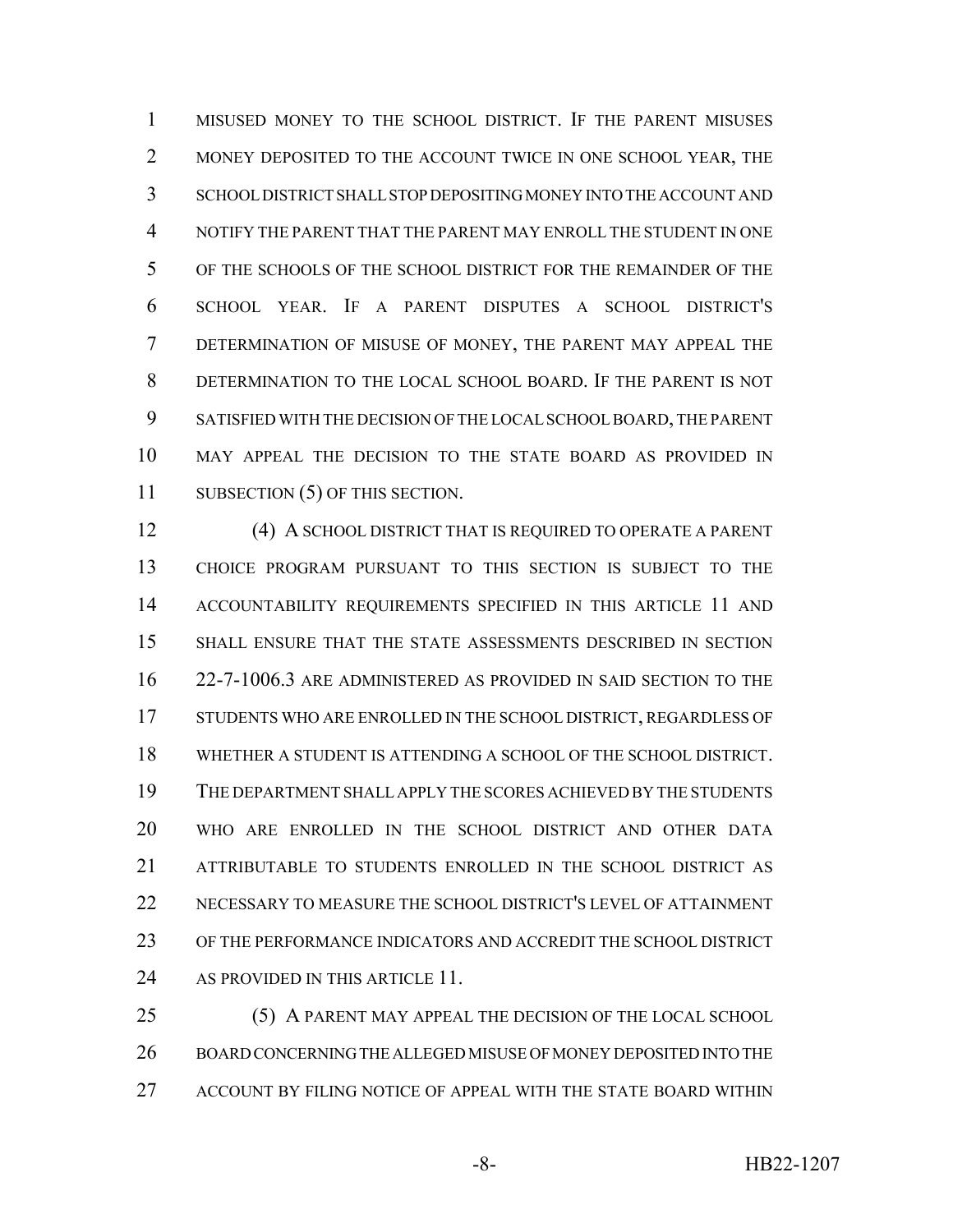THIRTY DAYS AFTER RECEIVING THE DECISION OF THE LOCAL SCHOOL BOARD. THE PARENT SHALL SUBMIT A COPY OF THE NOTICE OF APPEAL TO THE LOCAL SCHOOL BOARD AT THE SAME TIME THE PARENT FILES THE NOTICE WITH THE STATE BOARD. THE STATE BOARD SHALL PROVIDE THE OPPORTUNITY TO THE PARENT AND THE LOCAL SCHOOL BOARD TO PROVIDE DOCUMENTS AND TESTIMONY CONCERNING THE APPEAL AND SHALL DETERMINE WHETHER TO UPHOLD OR REVERSE THE DECISION OF THE LOCAL SCHOOL BOARD WITHIN FORTY-FIVE DAYS AFTER RECEIVING THE NOTICE OF APPEAL. THE STATE BOARD MAY ADOPT RULES AS NECESSARY 10 TO IMPLEMENT THIS SUBSECTION (5).

 (6) NOTWITHSTANDING ANY PROVISION OF THIS TITLE 22 TO THE CONTRARY, IF A PARENT WHO IS PARTICIPATING IN THE PARENT CHOICE PROGRAM CHOOSES TO ENROLL THE PARENT'S CHILD IN A PUBLIC SCHOOL OF A SCHOOL DISTRICT OTHER THAN THE CHRONICALLY LOW-PERFORMING 15 SCHOOL OR IN AN INSTITUTE CHARTER SCHOOL, THE RECEIVING SCHOOL DISTRICT, DISTRICT CHARTER SCHOOL, OR INSTITUTE CHARTER SCHOOL, WHICHEVER IS APPLICABLE, MAY REQUIRE THE PARENT TO PAY TUITION IN AN AMOUNT NOT TO EXCEED THE AMOUNT DEPOSITED IN THE PARENT'S CHOICE ACCOUNT PURSUANT TO THIS SECTION.

20 (7) THIS SECTION APPLIES TO A SCHOOL DISTRICT THAT IS IDENTIFIED AS CHRONICALLY LOW-PERFORMING, REGARDLESS OF ANY ACTION DESCRIBED IN THIS PART 2 THAT THE STATE BOARD MAY TAKE 23 WITH REGARD TO THE SCHOOL DISTRICT.

 **SECTION 2.** In Colorado Revised Statutes, 22-54-103, **add**  $25 \qquad (10)(a)(VI)$  as follows:

 **22-54-103. Definitions.** As used in this article 54, unless the context otherwise requires: